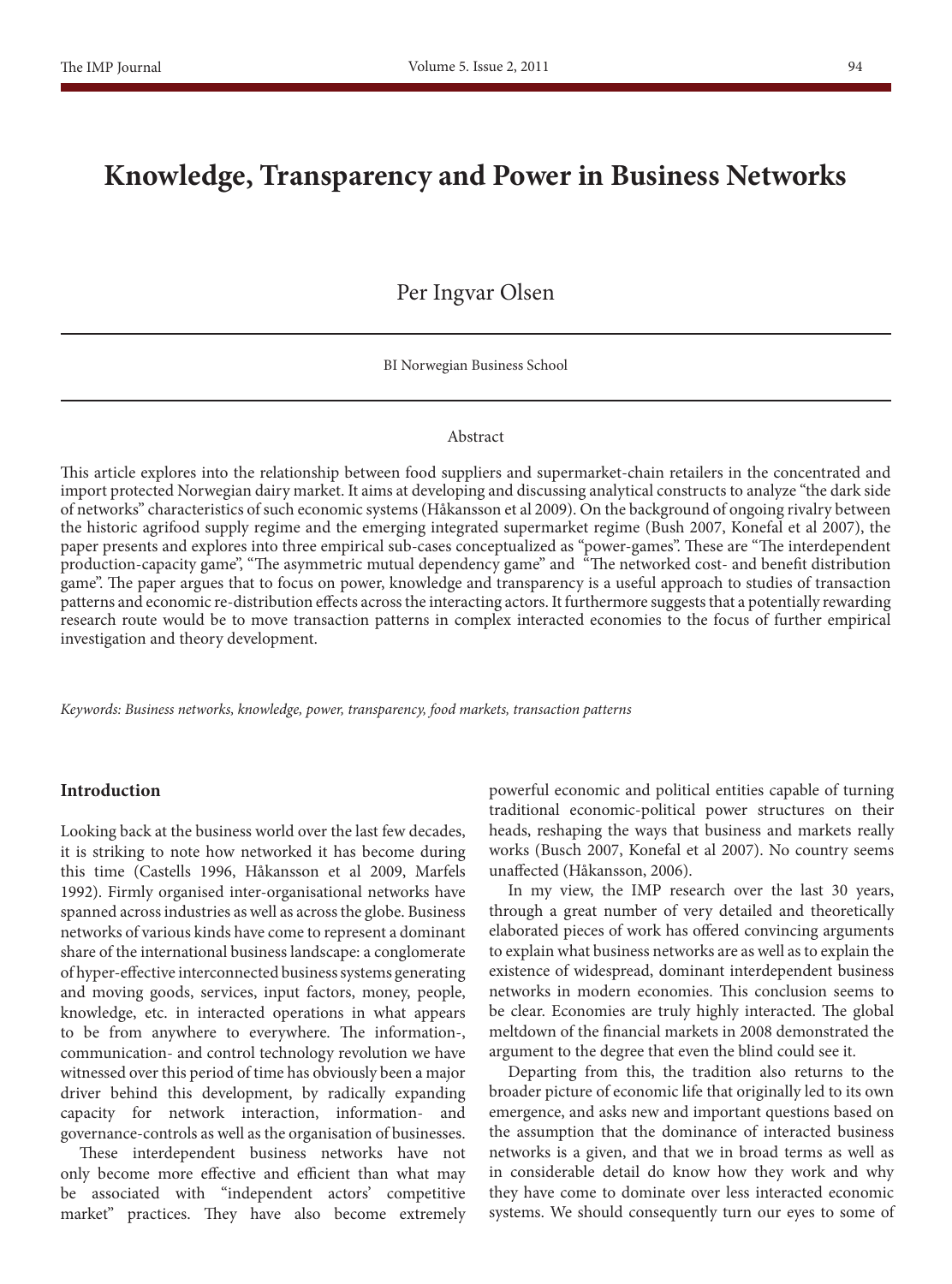the implications of these observations. What do business networks do to our economies? What are the consequences, and in particular; the potential dangers, of the highly networked business world? What are the actual and potential problems for businesses, for the economy and indeed for our societies that arise due to the domination of these expanded networked structures? What are their internal and external effects, for instance on distributions of governance controls, of economic gains, risks, losses and wealth accumulations? How can these kinds of issues be addressed and analysed?

Håkansson et al touch upon these issues when addressing "the dark side of networks" (2009; pp 253-254). Even though the characteristics of this "dark side" by no means are clearly spelled out and defined, they are in particular associated with the powers of business networks and the lasting impact of their mutual investments into structures that do not easily change or move. It concerns their wide-spread negative effects when they or their products fail to produce sufficient economic returns. But even more importantly, the "dark side of networks" concerns their implications for democracy. It definitely concerns the power-structures of our societies and the patterns of welfare distribution.

Quite obviously: not everybody has become winners in the new networked economy. A few seem to have gained a lot more than the many. "There is no intrinsic fairness in a network. There is no reason to suppose that a network will provide the same opportunities for those who relate to it, that it will operate in some "common interest", or that its direction, outcomes, or benefits will be apparent to all" (ibid, 254).

Networks represent their own domination in relation to the less networked. Networks are powerful engines that may destroy others. Its interests do not necessarily correspond to the individual interests of each of the actors that it includes. Hence, networks contain internal power structures across conflicting interests.

Furthermore, Håkansson et al points to the important political-economic consequences of the fact that networks are non-transparent and that certain actors will tend to dominate. They suggest as a first conclusion, that there is no justification for leaving networks to themselves. There is a need for politics to develop countervailing forces when the interests of the actors within a network are seriously unbalanced. Strong powers sometimes need to be moderated and weak actors need to be supported. However, as business landscapes are both non-transparent and complex, such political attempts are definitely non-trivial challenges (2009: 254).

Democratic societies seem to rest upon the ability to actually control and direct powerful economic agencies that may otherwise grow to dominate their societies, extract unreasonable rents from others and grow their economic resources into close associations with political institutions. Strong business networks may seriously corrupt democratic societies that truly rest upon the ability of civil society interests to go between economic resource based powers and democratic political institutions. The dramatic growth of the networked economy represents a particular challenge – in part because network identities are more blurred and their features less understood than the classical forms of economic organisation as represented by unified judicially integrated firms or corporations.

The challenge of dealing with the "dark side of networks" also applies to network researchers.

#### **The ambition of the paper**

The aim of this paper is to start exploring into "the dark side of networks" with the ambition of clarifying what this may embrace, and furthermore to outline a few analytical constructs that might be useful tools for further investigations. One way to approach these features is to focus on observable economic transactions, assuming that the "dark side of network effects" is largely reflected in economic transactions between the participating actors. If observable transactions in the form of payments for goods and services represent a medium for re-distributing effects that we may also observe, we may start investigating what explains these re-distribution outcomes. That is, the analytical constructs that we need to develop are those that will permit us to identify and explain the actual mechanisms at work.

Within the economic literature, issues of market power are typically dealt with within a paradigm that assumes the possibility of a "perfect market" represented by numerous sellers and buyers of homogenous products. Power is dealt with as some deviation from this ideal condition, as representation of market imperfections. There is a substantial literature on this topic – within what is commonly denoted as economic regulation and control theory within the broader area of industrial organisation economics. Abstract mathematical models and the use of formal game theory is a core to this kind of analysis. Much has been said about market power problems within this tradition. However, the fundamental appreciation of a networked economy essentially falls beyond the analytical reach of the paradigm, when networked economies are found to be more dominant, more realistic and also potentially more efficient than the alternatives. Hence, we also need to address these issues from a theoretical perspective that acknowledges the fundamental networked characteristics of the economy.

While much is known from the IMP and other business network literature about networked economies and their functions, substances and patterns, less appears to be known about the effects of emergent power patterns they also represent. Even though power is recognised early as an integral aspect of interacted networks (Kinch 1974, Wilkinson & Kipnis 1978, Håkansson 1982) further investigations into power and dominance have not been at the core of later work. There are some discussions of particular aspects of power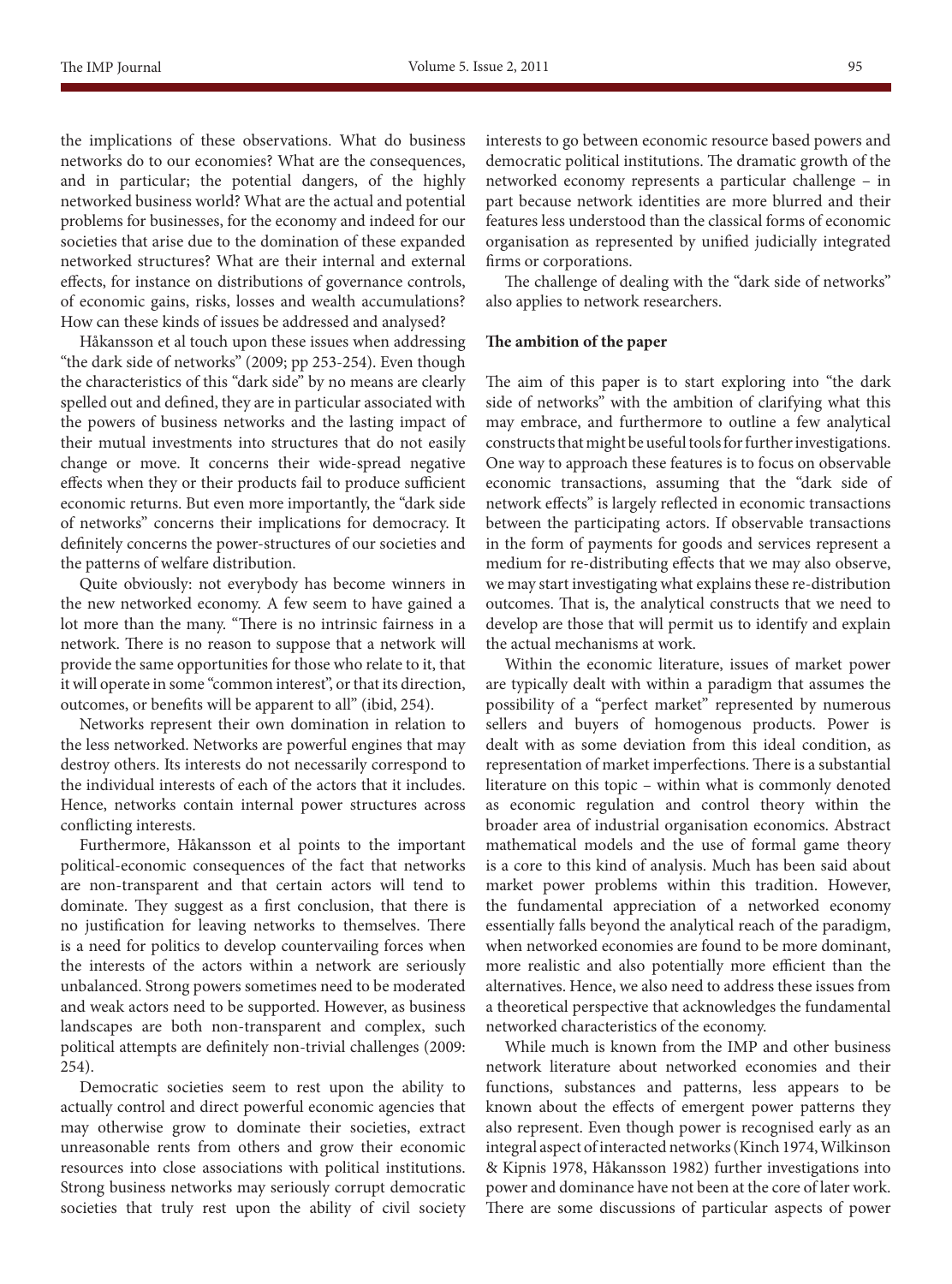such as of Bångens & Araujo (2002), Wilkinson and Young (2003) and Brennan, Turbull and Wilson (2003). However, there is a general absence of empirical research into the possible negative effects of networks on the economy or on other aspects of society and societal interests.

As a point of departure, I hypothesize that three broad features are at the core of this. One is knowledge capacity, understood as the combination of information and analytical capacity that plays such an important role in strategic interactions. The other is transparency, in the sense that a given activity may be more or less sheltered form being observed by those affected or interested. The third is executive network power, which is obviously a rather multi-facetted phenomenon in business network settings. By focusing on these features, I hypothesize that it will be possible to identify some of the mechanisms that more precisely influence the dynamics and the outcomes that have been associated with "dark side effects". That is, I am interested in whatever mechanisms cause disturbing economic re-distribution effects across actors that have to do with the distribution of knowledge capacity, transparency and executive network power characteristics within interacted business networks. In other words, in addition to the "normal price" of goods or a service, the associated economic transactions are expected to contain additional economic elements that are broadly associated with "dark side of networks" perceptions. Phenomena such as knowledge capacity, transparency and executive network power are obviously real, and to an analysis like this, they may serve as both input and output variables. The explanatory mechanisms will have to focus both on their redistributive effects and on their dynamics across successive transactions over time.

The three features suggested here may be seen as dimensions associated with particular "network positions", which is a concept that has been used to describe an actor's ability to influence or dominate in networks (Wilkinson 1979, Gadde and Mattsson 1987, Johanson and Mattsson 1992, Anderson et al 1998, Håkansson and Snehota 2006, Johanson and Vahlne 2006). Network position describes the relations of an actor, a firm or another organisational entity to other entities within the network, associated with the resources it controls. A network position is seen as a dynamic phenomenon developing over time through investments by the focal actor into particular relationships. The exploitation of a network position is argued to vary by the characteristics of the type of network structure, such as the degree of internal network structures, the homogeneity of network positions, the level of internal hierarchy and the exclusiveness of particular actors in relation to participation in other networks. The ambition of this paper is not to go further into this kind of typology, but rather to search for the mechanisms that may explain the emergence of particular economic patterns over time.

To embark on this, I will start by presenting a case study from within the Norwegian food sector. The case study has been conducted on the background of a long-term research interest in this sector over the last decade, and has more specifically focused on the situation within the meat industry and the supermarket based food retailing networks. It is based on multiple sources of information including interviews had during 2009 and 2010 with corporate managers within the farmer owned meat cooperative Nortura, with other food manufacturers as well as information from the four supermarket chains in Norway.

# **Case: The Norwegian meat industry and the supermarket chains**

Before I get to the actual case analysis, I will present a rather broad background picture of the industry and of the two "counterparts" that represent the major actors in the three short cases that I will present and discuss later on.

Norway (along with Switzerland) has maintained a nationally protected food market policy, whereas other European countries have joined the transnational EU market. The country also has a highly concentrated food market with a small number of suppliers and only 4 supermarket chains controlling close to 100% of the consumer market. The Norwegian food market may then serve as a useful "laboratory" for studying interactions and re-distributive outcomes in highly concentrated networked economies.

Since the 1930s the Norwegian agro-food industry has gradually become dominated by a state-corporate governance system aimed at supporting domestic agricultural production, food production productivity and farmer incomes in the context of rapid growth in overall industrial productivity, growth in consumer purchasing capacity and overall welfare developments. Through this policy, farmer owned supply cooperatives supported by state regulatory efforts grew to dominate not only national markets for agricultural inputs and outputs, but also industrial food manufacturing, marketing and to some degree also distribution to food retailers around the country. This was typically organised through various regionalised organisational systems. Somewhat similar systems also dominated most other Northern European countries at the time.

From the late 1970's this situation gradually changed as the food retailers and wholesalers moved to form large supermarket chains and to coordinate purchasing and distribution within these new supermarket networks. From having more than 700 small supermarket chains across Norway in 1980, four integrated food-chains gained control over 99% of the food retailing industry by the mid-1990s. This development occurred concomitantly with the global supply-chain revolution at the time, which emerged as an integral part of the revolutions in information and control technologies, the radical lowering of global transportation costs, the new international division of labor and the wave of market deregulations between 1975 and 1995 (Bush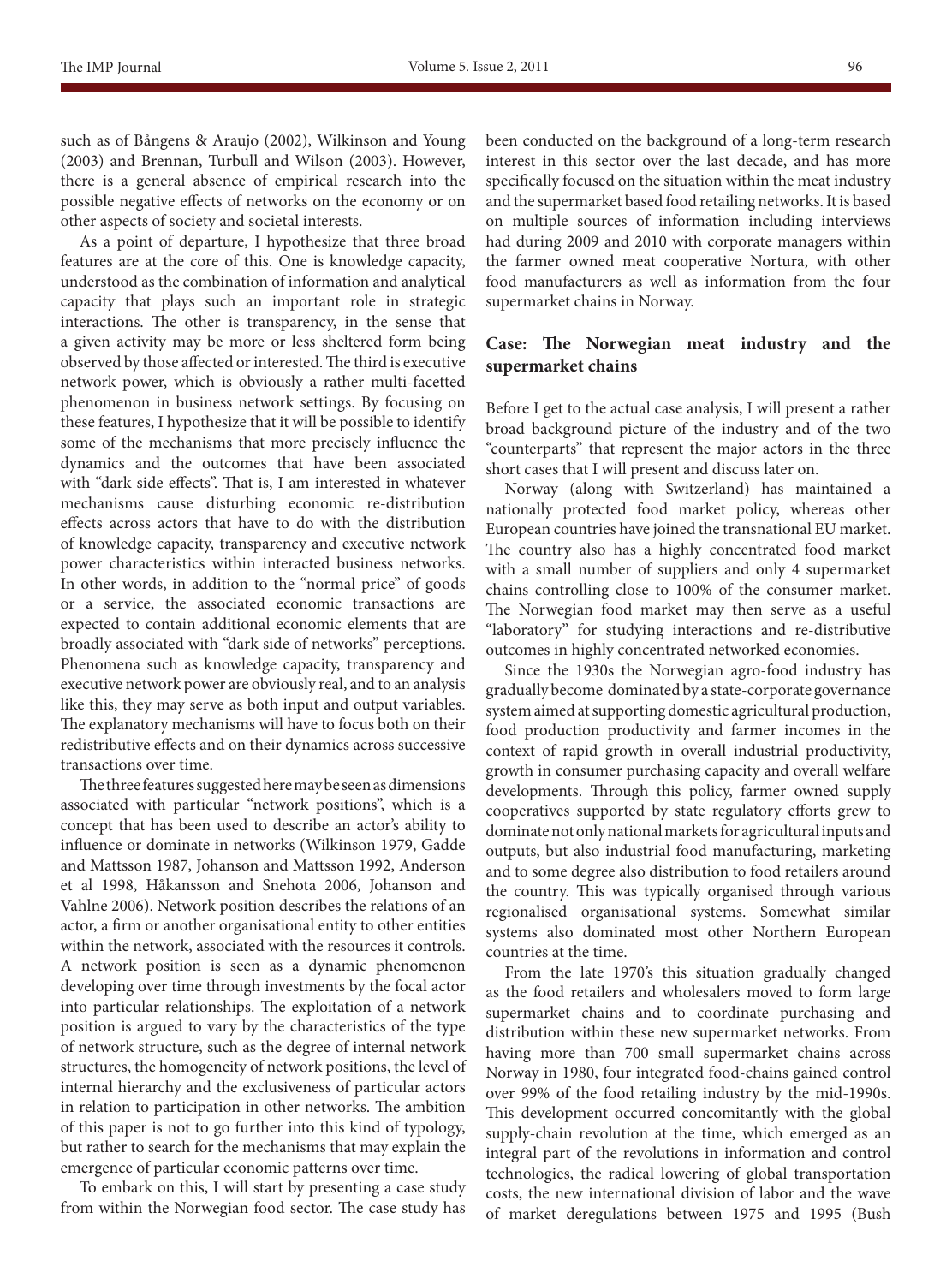Also the Norwegian supermarket-revolution emerged in the context of these major international drivers of economic change (Olsen, 2010). The centralised organising of the supermarket-chains and their extended governance capabilities into their supply chains gradually shifted the power-structures of the food market systems, pushing the traditional state-cooperative governance system aside. In Norway, centralisation of purchasing functions in nationally integrated supermarket chains inspired mergers among the regionalised agricultural cooperatives to form nationally unified corporations. By 2002-2003 the traditional federative cooperative structures had become hierarchically integrated farmer owned corporations intended to rebalance power positions vis à vis the integrated supermarket organisations. Today, there is one national dairy cooperative, Tine SA, one national meat cooperative, Nortura SA, and one completely dominant grain and feedstock cooperative, Felleskjøpet Agri SA.

Through these moves, the historical state-corporate governance system in part managed to consolidate its regulatory systems in combination with maintaining dominant market shares in the major supply chains for agricultural products – in particular within the dairy-, the flour mill-, and the meat processing industries.

However, following these developments, the owners of three of the food-retail chains are now counted among the richest families in the country (The fourth is the consumer owned cooperative, The COOP-group). All of them are organized on a national level and all of them are connected to different international supply chain collaborations in Europe. Norwegian food retailing has become an extremely densely interacted business network industry.

At the same time, Norwegian agriculture still receives the highest levels of subsidies in the world and is shielded from foreign competition through import barriers. This market protection also implicitly protects industrial processing and marketing as well as supermarkets from direct foreign competition. Despite all of this, farmers' incomes from food production are steadily declining and most processing industries are striving to survive on narrow margins, whereas the three largest super-market chains appear to be able to continue allocating rising profits. The turnaround of the power structures within the sector is clearly reflected in income distribution across the participating parties in the supply chains.

The Norwegian food sector can be interpreted as an arena in which two different economic regimes interact and compete for dominance, the historical state-farmer-ownedcooperatives regime, and the super-market-supply-chainmanagement regime. They represent different core positions in the value chains and have created competing networks of power in order to expand their systems and to dominate the terms of interaction with others. These systems interact with each other in productive supply chain operations. However, they are essentially not "on the same team". They collaborate, but still fight to maintain and to expand their logic of control to suppress the other. Consequently, competition is both systemic and economic. The dynamics of interaction is a complex rivalry that involves all kinds of elements of collaboration, competition, power constructions and strategic games.

#### **The supermarket revolution**

The Norwegian "supermarket revolution" can be traced back to 1977 when two different hard discount organisations (Rema and Rimi) started expanding by imitating the business model and the strategies of the German AldiMarkt. They gradually grew through entrepreneurial growth, out of Trondhjem and Oslo respectively, and became nationwide discount chain-store organisations. From the early 1990s the Rimi entrepreneur gradually sold his company which finally in 2004 became fully owned by the Swedish ICA company. The traditional consumer cooperative movement responded to these developments by initiating radical changes in the early 1990s to become a much more streamlined national organisation (Coop Norway) orchestrating and coordinating 4-5 differently branded supermarket chains under a single purchasing office and a unified operational system. A similar restructuring of consumer cooperatives took place in the other Nordic countries, after which all the Nordic Coops moved to form Coop Norden in order to organise joint purchasing in international markets. Finally, a consortium of wholesale distributors in Oslo moved to organise all those small supermarket chains and food stores around the country who were not part of Rema, Rimi or Coop by forming a purchasing cooperative dominated by the wholesale distributors. From the early 1980s, this cooperative gradually picked up each and everyone, while also gradually transforming itself into a much more densely organised corporation under the name "Norgesgruppen ASA" by the turn of the century. Like Coop, Norgesgruppen coordinates several branded supermarket chains under one centralised organisation.

Norgesgruppen currently has a 40% market share in the ordinary consumer market, Coop has 23%, Rema 22% and ICA 15%. Norgesgruppen and Rema, in addition to this, share the entire market for small shops like kiosks and petrol stations, and Norgesgruppen controls more than 60% of the industrial consumer market (Hotels, institutions, canteens, etc.)

The ability to move from 700 organizations to 4 in less than two decades clearly depended on the new information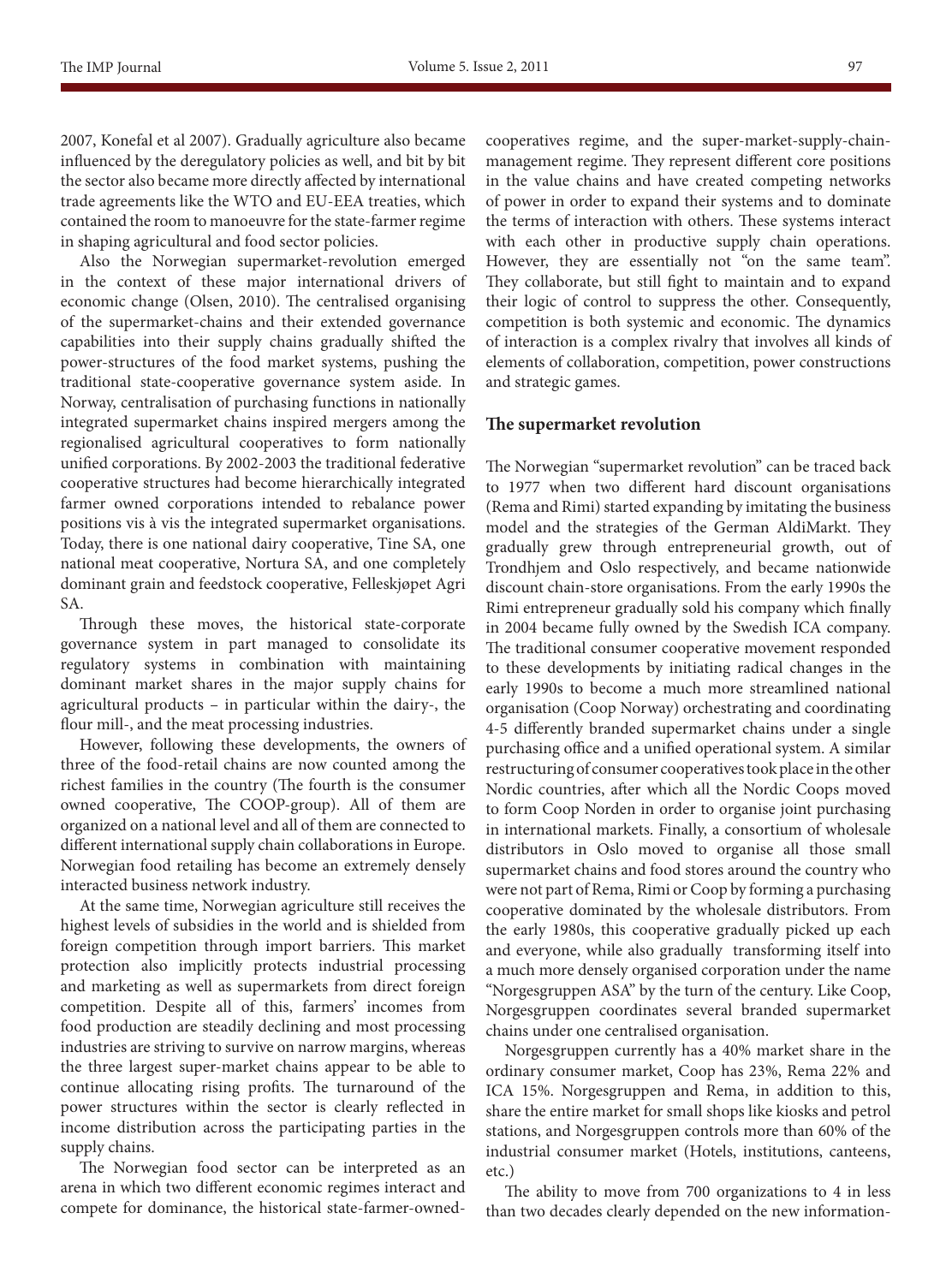and control technology that became available at the time. Computers, digital networks, bar-codes and optical scanners revolutionized the way retailing and supply chain management was being done, increasing analytical capacity dramatically and allowing for data gathering far beyond previous levels. The data systems have become their vital infrastructures offering the completely necessary tools to control and further develop their activities, resources and participating actors. Hence human-machine integrated knowledge has been core to the transformation of the food sector. Expanding these networks has to do with the ability to expand this integrated knowledge into additional activities, whereby directing and controlling them.

The four supermarket chains are – for the most part – competitors. Because they sell more or less the same broad range of products, their overall competitive focus is on market share. Market share represents the volumes that can be sold by a supplier through the centralised organisational gateway of the chain - through which negotiations with suppliers are being forced. The supermarket purchasing office then engages in a double negotiation. On the one hand they negotiate prices that are carried over to the consumers as the prices on the given products in their shops. On the other hand, they negotiate the prices for getting a delivery contract at all, and the price of this contract naturally increases with the market share of the supermarket chain also in terms of the percentage of the price per unit supplied. This results in an exponential income factor with respect to the market share of the supermarket chain. These payments are said to cover various expenses such as joint marketing, but in reality they are mostly lump sums. These funds, accordingly, grow much faster in the supermarket organisation with the largest market share, which will tend to escalate its relative dominance when these financial resources are being directed towards gaining additional market share growth. At the opposite end, the one with the smallest market share will tend to lose even more, as retained earnings per unit sold will be lower, thus limiting its ability to mobilise resources necessary to turn the game around. (True enough; ICA is continuously losing both money and market share, whereas Norgesgruppen continues to grow and increase its profits compared to its revenues.) Powers to control a large share of the mass-consumer market provide opportunities for increasing returns organised through nontransparent contracts and transactions. The re-distributive effects resulting from these transaction systems appear to accelerate developments towards highly unbalanced power structures in self-reinforcing spirals.

## **The state-cooperative regime in agricultural food**

Nortura SA is the farmer-owned meat cooperative that resulted from the mergers of all regional farmer-owned meat-cooperatives in Norway in between 2002 and 2007. As a result, the traditional federative governance characteristics of the national meat-cooperative system transformed itself into a hierarchical corporation under a unified board of directors and corporate management. Another outcome of this process was that the national egg- and poultry cooperative, "Prior," merged with the larger red- and pork-meat cooperative, "Gilde," to form Nortura - a single national farmer-owned unit across all variants of farm based meat production. Somewhat similar processes occurred within the dairy as well as the grains and feedstock area. That is, all the major areas of agricultural production in Norway.

Since the early 1930s, Norway has developed a particular regulatory system to carry out agricultural politics. At the core of this system, there are yearly negotiations between the state (Ministry of Agriculture) and the farmers' unions over adjustments in the system and payments to farmers. To carry out a fairly large share of the regulatory requirements in practice, the farmer-owned cooperatives have been delegated roles as market regulators responsible for maintaining market balances over time on behalf of the two negotiating parties. The costs associated with these regulations in the meat market are covered by the farmers through a complex system of fees and payments managed by a separate unit in Nortura (in this case), which is subjected to supervision and control by a state regulatory body.

As part of this, the market for meat at the slaughterhouse node of the supply chain is also regulated such that other meat processors are able to purchase raw materials from Nortura at regulated and transparent prices and conditions of trade. These regulations are there to protect the competition in the meat processing industry, where Nortura has an overall market share of around 45%, whereas the rest is shared among several private firms. Nortura has a market share of 68% in the primary meat supply market.

All meat – except poultry – is subjected to such public market regulations, and the costs of regulation are in principle shared among the meat farmers. However, the ability of Nortura to carry out operational regulations of substantial meat volumes is in reality limited because much of these activities actually depend on what it operationally controls, which is not 100%, but only 68% of the primary supply market and 45% of the processed meat market. As a result some of the benefits and some of the costs are maintained in reality on the side of Nortura, ending up as gains or losses to the supplierowners of the company. In times when benefits outnumbered losses, more farmers became owners. Nowadays, it appears that the opposite is true. Farmers tend to leave the company to avoid parts of the collective regulatory costs. So, how come the market regulator with substantial delegated state powers ends up carrying more of the losses?

Another important element of this historical regime is that it represents a continuous process of historical mergers in combination with closedowns of outdated factories. In the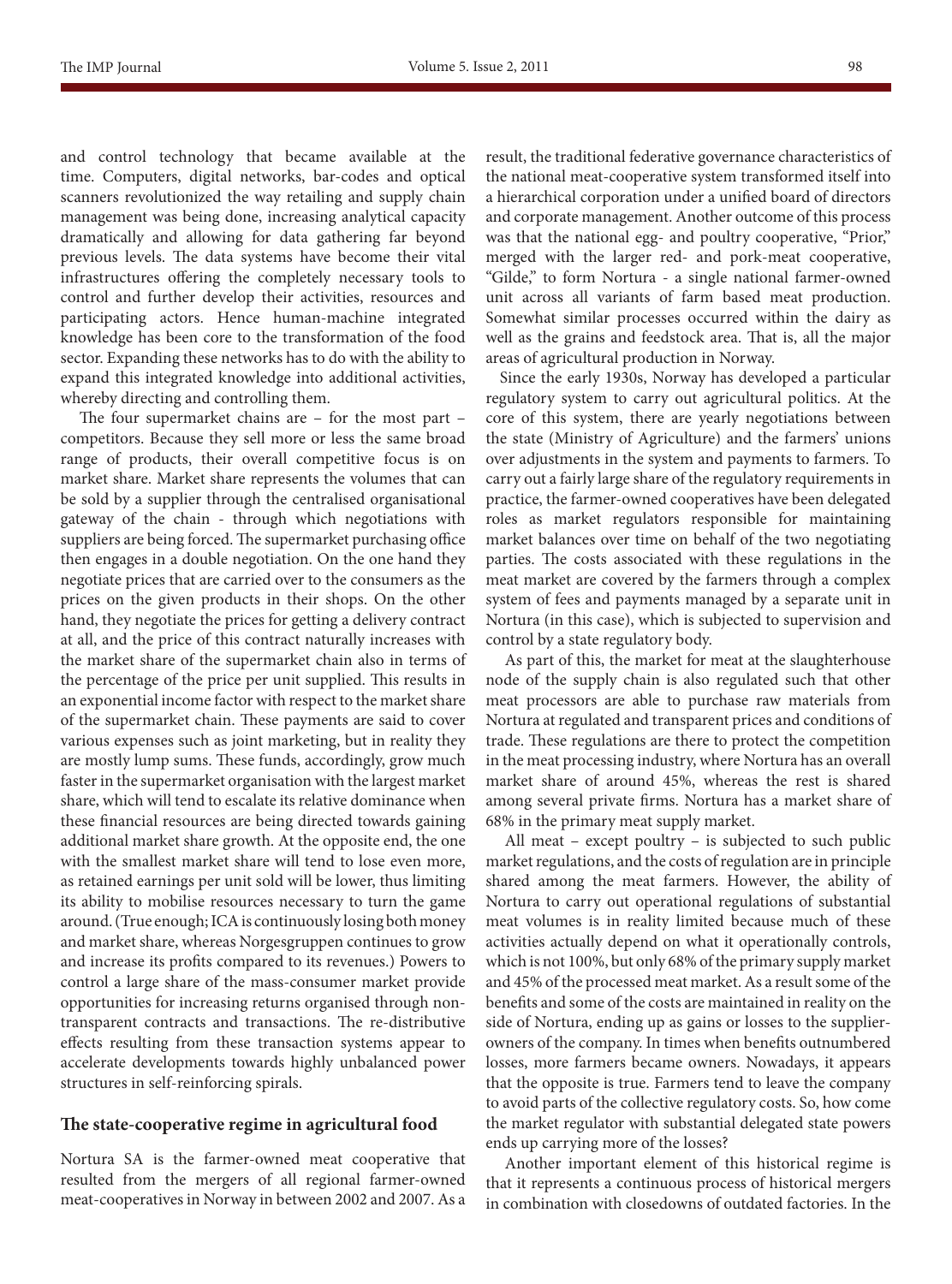traditional federative cooperative system, these processes were negotiated, leading to a situation where the organisation was committed to compensate those farmers who faced closures of their local slaughterhouses by paying equal prices to all farmers and compensating them for their added transportation costs. Some of these costs were typically shared with the state, through the yearly negotiations between the state and the farmers' unions.

"Equal prices to everybody and compensation for transport expenses" represent a collective pooling solution which is fundamentally unstable. This follows because if someone can offer a relatively attractive supplier from within the pool a better contract where he can escape from the less attractive suppliers, he would most certainly accept the offer and leave the pool. And so would the next one, and so forth. Hence, stability of a pooled solution depends on external powers to maintain discipline, which, in a rule of law based democracy, in the end can only be guaranteed by the state. As long as the state supplied this kind of authority, it actually worked.

However, since the early 1990's the state has adopted a dual policy by gradually introducing a lot more competitionoriented legislation, aimed at enhancing productivity. As a result, regulatory support shifted to those farmers who chose to leave the pooling system by guaranteeing them the right to leave as well as to return at no expense to themselves. Over time, this has carried over to the present regulatory system within a structure which accordingly is on the move from pooling to separation. Accordingly, the historically negotiated compromises within the pooling system have come under substantial pressure, forcing Nortura to separate its internal pricing practices, or watch all of its best suppliers leave the organisation. Hence, the historical regime is gradually disintegrating.

#### **Three sub-cases: Business network power games**

We shall now take a closer look at some of the interactions and confrontations of representatives of these two "powerstructures", to see what we may learn about how and why the supermarket supply chain networks expand and appear to be able to obtain major re-distributive gains – in part at the expense of the suppliers that are dominant actors representing the traditional state-cooperative regime. We shall do this by considering what I have denoted as three different "games": "The interdependent production-capacity game", "The asymmetric mutual dependency game" and "The networked cost and benefit distributing game".

## *The interdependent production-capacity game*

In early 2010, Nortura found itself under considerable economic pressures with declining market shares and growing deficits.

The overall strategy of the company has been to maintain a position independent from any of the four supermarket chains, with a capacity on the one hand to market and sell its own branded products through all of them, while on the other hand maintaining its position as a regulator of the meat market on behalf of its farmer-state coordinated patronage. With a number of other independent processors of meat in the market, all supermarket chains were free to purchase a mix of branded products for their shelves.

However, in 2008-09 one of the supermarket chains, Rema, which controls 22% of the consumer market, established a close alliance with one of the smaller meat processers - Nordfjord Kjøtt AS - in a tightly coordinated supply chain for meat products intended to handle the dominant share of future meat sales in Rema. This could be established through a combination of resource integration, highly rationalised supply chain organisation, the ability to ensure maximum capacity utilization in processing facilities under their control. In addition it increased access to a larger share of meat supplies from attractive farmers in combination with execution of the right to purchase additional raw materials from Nortura at state regulated prices.

Following up on this, another supermarket-chain, Coop (23% market share), decided to engage in a similar strategy with another group of meat processers (Fatland AS). All of a sudden, the market regulator Nortura had become completely dependent on the two remaining supermarket chains (Norgesgruppen (NG) and ICA. With 45% of processed meat products at stake, there was nowhere else to go. By default, Nortura became the main supplier for Norgesgruppen. And indeed, Norgesgruppen did not have the option not to cooperate more closely with Nortura. They became dependent on one another as a result of actions taken by others.

Through the new dense alliances between certain meat companies with Rema and Coop respectively, these meat manufacturers expanded their manufacturing capacities, ordered more regulated supplies from Nortura and enhanced their bidding for the most attractive of Nurtura's supplierowners. As a result, Nortura's volumes contracted and its capacity utilisation rates declined. To cut costs, the company moved to restructure its operations, only to find that the factories it wanted to close became takeover targets for their competitors – including Nortura's local suppliers, employees and the support from municipal authorities, etc.

Adding to this, Nortura discovered that it had become the swing producer in the meat processing industry. Through combinations of private label contracts with supermarket chains and the ability to purchase raw materials from Nortura at regulated prices, its competitors had established themselves essentially as base-load manufacturers running at maximum capacity utilisation levels. Both excess and peakload capacity to an increasing degree had to be managed by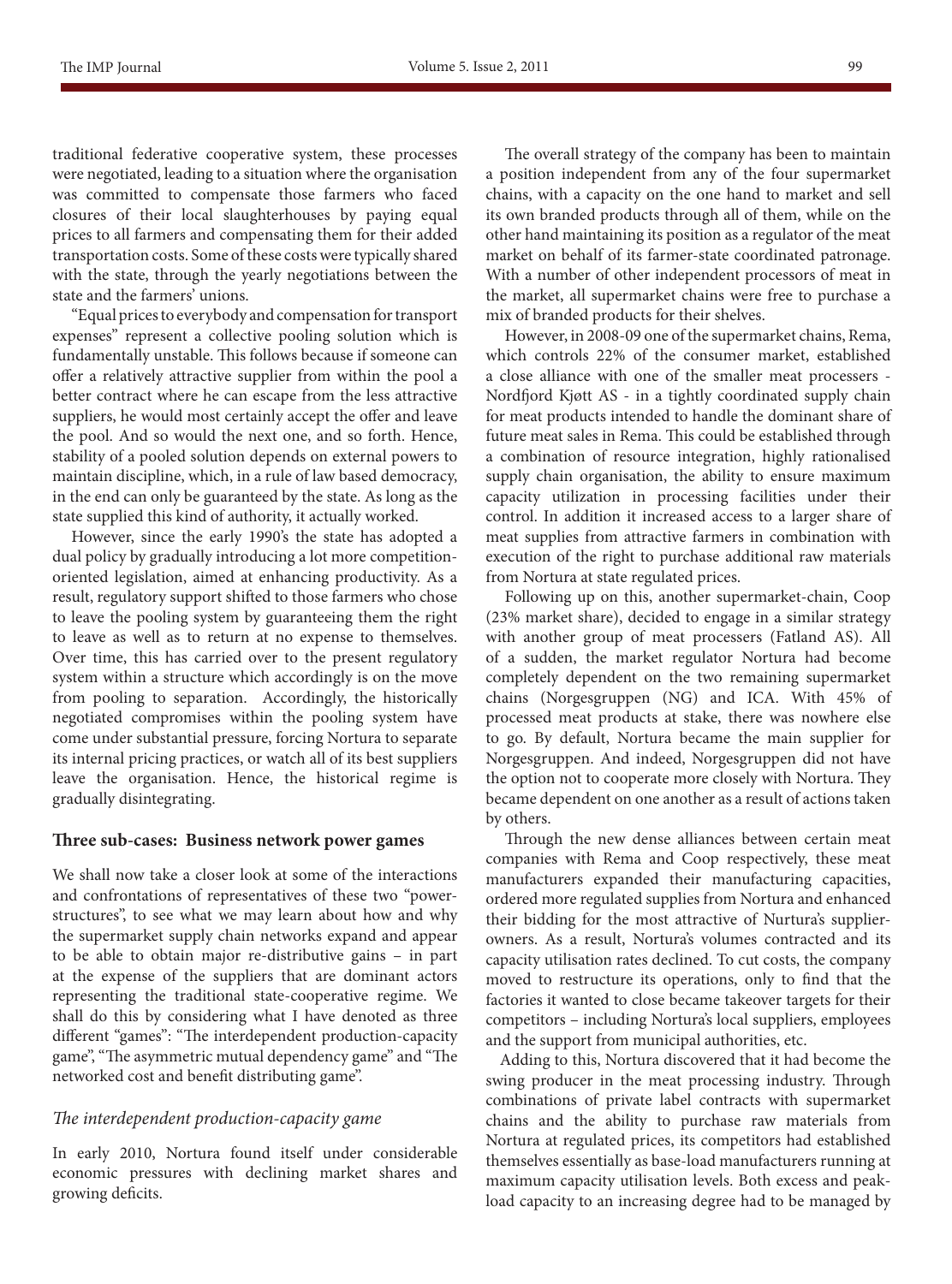Nortura alone - for the entire Norwegian meat industry. The higher profitability from these stable full capacity productions permitted Nortura's competitors, in close alliance with two out of four supermarket chains to compete more effectively for the most attractive farmers, pushing Nortura back into a more costly and less competitive position in the markets for raw materials.

Being the swing-producer implies that you have to deal with all the non-planned, all the adjustments between expected and actual demand, all the variance that results from actions taken by the supermarket chains themselves to promote certain products over others, variances in the weather-dependent season products like summer-grill products etc. It means being responsible for all the hassle and the ad hoc adjustments. It also results in the need to keep peak load production capacity for a substantial variety of products and production processes. All of this is costly compared to the base-load manufacturer.

Furthermore, Nortura also has significantly higher marketing costs, because through the supermarket networks' control of the shelves and the overall marketing campaigns, the opportunities to discriminate Nortura are substantial. In order to reach the customers across all of this, Nortura has both to pay more for the contract to deliver, and to use more marketing resources on its own budgets. To compensate for all of this, it tends to become the price-leader in terms of setting the upper price-level for the various products such that the others can sell at lower prices with zero additional marketing expenses. Hence, Nortura in fact becomes a generic marketing engine for all meat processors.

Is there anything Nortura can do about this? At least it seems impossible to expand its sales to Rema and Coop, as both of them have in fact become direct competitors in the meat processing industry with the ability to orchestrate sufficient price discrimination in their own shops to guarantee a given volume for their new manufacturing partners. Whatever Nortura does in the given circumstances, it appears that it cannot win the Rema and the Coop games.

The protective sphere enjoyed by private meat manufacturers that was established by the state to prevent them from being exploited or suppressed by Nortura and the strong collective organisations of the farmers is all of a sudden entered into by the supermarket chains who command substantially greater financial resources, organizational capabilities and market powers. The game thereby seems to have been turned upside down in a struggle that also includes placing the burdens of excess capacity and peakload management costs on the weaker party.

## *The asymmetric mutual dependency game*

During 2010 Norgesgruppen repeatedly invited Nortura both privately and publically, into closer collaboration, with the ambition of establishing operationally integrated meat supply activities similar to the lean structures organised by Rema and Coop. Nortura, which did not seem to have the alternative to reject the invitation, entered negotiations during the autumn. The fundamental internal argument supporting the move was that Nortura could not afford losing additional market share if it was to maintain its operational capacity to carry out its market regulatory responsibilities.

The negotiations between Norgesgruppen and Nortura ended in an agreement to establish an integrated operation for Norgesgruppen's private label production for its entire national supermarket system. The venture was to be organized at a particular production facility in Hærland located in Østfold county in south-east Norway. As part of this deal, Norgesgruppen committed itself to transfer a number of in-house activities from back stage facilities in the supermarkets to the new facility and to let Nortura conduct these activities more effectively in a new and industrially automated system. Nortura committed itself to make the necessary investments and to arrange for an open-book policy of operation, accounting and control directly connected to Norgesgruppen's data system. Upon signing the agreement, Norgesgruppen also requested an option agreement to take over the new facilities if Nortura for whatever reason, were not able to - or willing - to follow up on the investment in the future.

It is easy to see that the interdependency situation requires mutual commitments as well as enforcement mechanisms aimed at securing future flexibility. The choice of location close to the Swedish border in the south-east corner of Norway clearly indicates that Norgesgruppen in reality forced a hedge against the possibility that import barriers in the future might be reduced to permit for substantial meat import from the EU market via Sweden. To deal with such a situation, the location makes perfect sense: the facility should be used to process imported meat, which is definitely not consistent with the interests of Nortura's supplier-owners. Hence, it appears that Nortura has been forced to organise its new collaboration with Norgesgruppen in such a way as to prepare for its potential future unmaking?

It furthermore seems evident, that Norgesgruppen, with the option agreement, in reality would be in a position to control a future take-over process should it so desire. This follows because it clearly has the capacity to make sure that Nortura loses money on the investment, because while Nortura has sunk considerable capital into the relationship, Norgesgruppen has full access to all relevant information and has the ability to renegotiate the contract, while clearly also having the financial resources to take control of ownership by executing the option. Moreover, Norgesgruppen is certainly in a position to lower costs related to the potential execution of the option, through successive rounds of negotiations over product prices on their private label products.

These positions are clearly understood by Nortura, which accordingly faces the dilemma of making a sure loss of market position right away by withdrawing from the collaboration,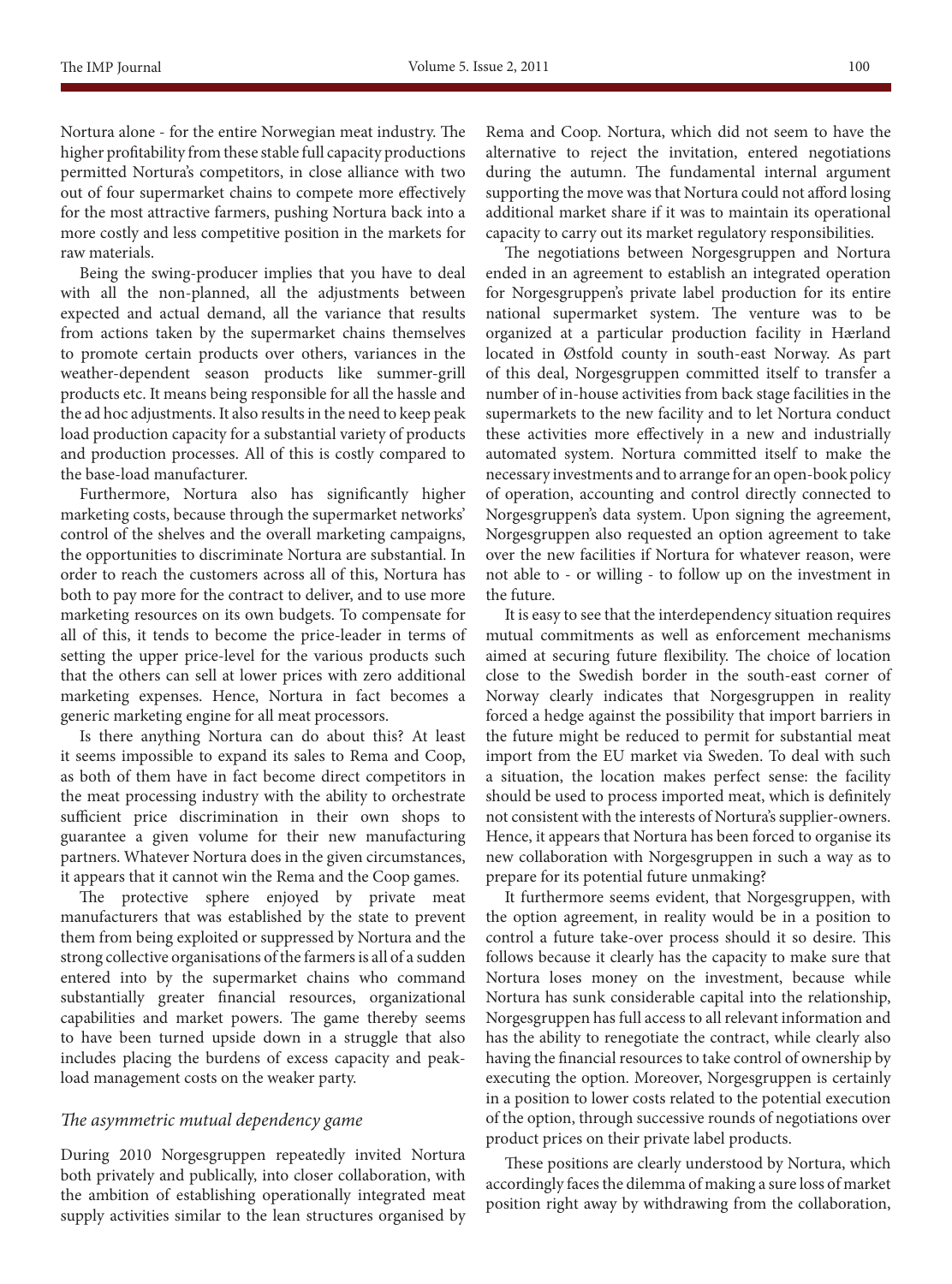or to engage in a risky contract with the potential of future losses, but maintaining – at least for some time – the market shares needed for the continuous execution of its role as a market regulator.

With this move Nortura enters the role of a private label supplier, by copying the maximum capacity utilisation production model of its competitors – associated with a separated production economy with information access for Norgesgruppen.

However, Nortura still holds much of the swing- and overcapacity problem, which has become even more directly linked to the manufacturing and sales of Nortura's own branded products that will be forced into declining volumes by the expanding private label productions of which it has now itself become a major participant.

## *The networked cost- and benefit distributing game*

Finally, we shall take a brief look at some of the network effects of the competition between the supermarket networks.

In the competition for overall market shares, the supermarkets seek to attract customers to their shops. One important way of doing this is to offer lower prices on certain products which have the capacity to attract additional customers who will subsequently also buy other products. It turns out that there are normally just around a dozen products that really do the trick on a regular basis, with a few more that are seasonal products. Among these, there are quite a few meat products.

What happens is that all of a sudden, one of the supermarket chains will start a price war by dumping its prices on anyone of these products. Soon after, the others will follow. As a result sales will rise as people both buy and consume more of these products. This is all very well, and corresponds to what can be expected in any normal, competitive market. Market competition works.

However, by moving behind the scene and getting to talk to those involved, it is possible to observe a little bit more of what is actually going on. First of all, during these price wars, prices are dumped well below the products' marginal costs, which to the supermarket organisation is equal to the purchasing price they pay to their suppliers. The suppliers typically receive their revenues according to a fixed price one year contract. Secondly, the financing of such price wars is planned for by the supermarket chains well in advance, through the building of internal funds financed through the various supplier contracts. Hence, competition for overall market share is financed by the entire supermarket supply chain network, where a supplier who, for instance might deliver goods to all of the four supermarket organisations actually pays to all of them for the supermarket networks to compete with each other. There is really close to nothing that looks like the classical marginal cost-based price competition on the given product. Rather, what looks like fierce marginal cost based price competition on individual products, is rather a battle between organized network structures with particular internal distributions of payments, losses and gains.

While the prices for suppliers are not directly affected by the dumping of consumer prices, volumes are. If the given product can be supplied in large volumes in the short run, this is certainly not a problem for the supplier either, quite to the contrary. However, to meat manufacturing this is not the case. Meat production is about exploiting the value of the entire animal by producing and selling an optimal mix of products where relative prices of the products reflect their relative volumes and qualities and their respective demand curves in relation to one another. When a particular product suddenly experiences unexpected high demand due to price dumping decided by others, and the supplier has an obligation to deliver, he will end up slaughtering more animals only to sell a fraction of the meat. The remaining parts will go to storage – which starts a race to rebalance the product mix before product qualities deteriorates. In the end, much of it will go to the market at discounted prices. Hence, the actual costs of the competition will be carried over to actors with no ability to influence the decision to use their products to start a price war – possibly against some of their other customers, who will then add more weight to the problem by acting in their own interests as well.

What seems to be clear from this is that the market competition between the supermarket organisations is based on resource mobilizations that include the entire supermarket supply chain networks, and that the ways that this competition is carried out is certainly not decided by the suppliers. There is no obvious correspondence between who is making the decisions, who is paying the real expenses and who is collecting the gains. Costs and risks are clearly being pushed towards the weaker parties at the periphery of the networks, whereas the gains are allocated to the dominant purchasing units representing the four gateways to the consumer market.

It is obvious that quite a bit of these kinds of costs will tend to end up by the market regulator Nortura, who will handle most of the added storage and then distribute the losses to its farmer-owners. However, it is also clear that all the meat manufacturers involved will suffer parts of the losses, as there seems to be no way that they can avoid expanding their own supplies of the given product in excess demand without storing or dumping other parts of the animal.

#### **Analysis**

The three "games" presented provide only snapshot images of what we may think of as "the dark sides of networks" that are associated with particular transaction patterns between the actors. On the one hand, these transaction patterns portray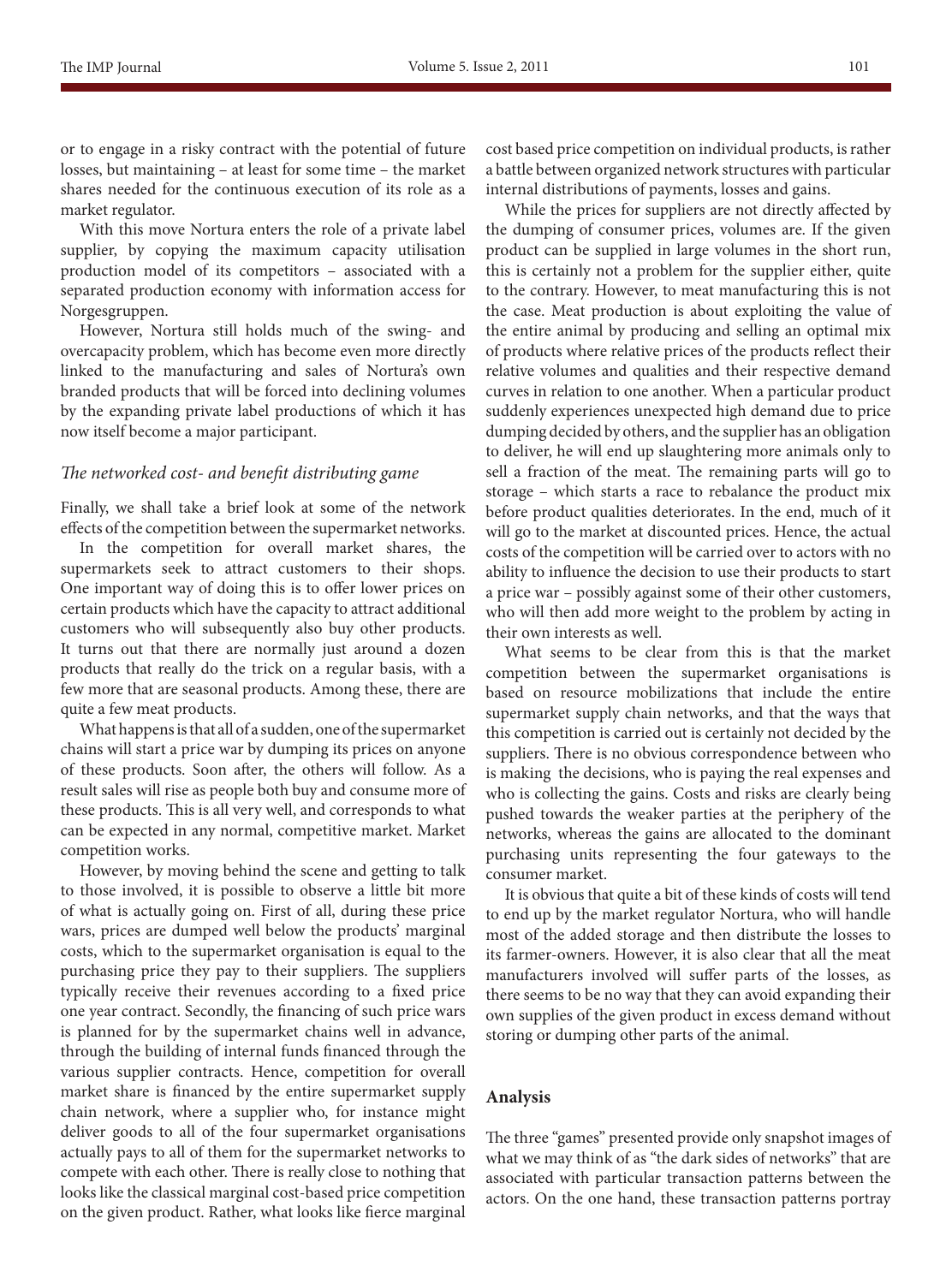some of the internal dynamics in the networked systems that seem to be at the core of the broader transformation of societies and markets in the direction of a steady growth of business network domination in market economies. All of them also portray internal activities of networks as powergames over command positions and internal allocations of losses, risks and gains, where transparency conditions, knowledge capacity and execution of network power are striking features of what we observe.

In the interdependent production-capacity game, it is quite clear that the non-transparency conditions of the supermarket network transactions which are legitimated on the competitive horizontal dimension where they compete against one another, represent a striking strategic advantage in the vertical dimension along the supply chains. This is especially so in the confrontations with the regulated and much more transparent primary meat supply market dominated by Nortura and the state-cooperative regime. The ability of the supermarket chains to compete with their own suppliers under non-transparent conditions in reality provides an opportunity for the supermarket chains to gradually force manufacturing capacity under their direct or indirect control.

In the meat supply market, the ability of Nortura to compete with its own competitors in the meat manufacturing industry under conditions of non-transparency would have given Nortura a similar advantage, in which case its competitors in the meat processing industry would have lost substantial ground. In this case, public regulations ensure transparency and provide regulations aimed at balancing the interests of farmers against the interests of the other relatively smaller meat processing companies. With the new organising of retailing and with retailors moving into the supply chains, this balance is tilted – leading to very different transaction patterns.

With two powerful structures at each end of the market in a situation with asymmetrical regulations with respect to transparency and regulatory intervention, the nontransparent business networks will expand and eventually take control over or destabilise the other.

It is also a striking feature of this game that it leaves very limited space for independent manufacturers who are in a sandwich position. To stay independent seems to require that you accept occupying only marginal niche market positions. The competitive market for independent suppliers evaporates under these conditions.

It is similarly striking, that the patterns of the power-games are quite complex and do not only relate to variables like prices and volumes that are a core of market economic theory. The importance of holding contracts in such concentrated markets, and the ability to play the cards in such a way as to pass capacity utilisation problems on to others are vital variables as well. In integrated business networks and supply chain structures, the risks and losses seem to be allocated to the weaker parties at the periphery of the business network structure, whereas command and profits are allocated to the centre. The more efficient this separation, the more uneven will be the income distributions generated over time by the network. Certain positions seem to be able to both appropriate dominant shares of the gains and to force others to appropriate intended or unintended losses.

The asymmetric mutual dependency game demonstrates that supply chain collaboration needs not be established on equal/balanced terms, even when the two parties entering into such a relationship appear to be relatively comparable in terms of size and market shares in their respective markets. Some nodes and some interfaces seem to be much more important in terms of securing real and substantial powers than do others. In particular, it appears that controlling the interface between the professional supply chains and the mass consumption represented by millions of non-organised amateurs, provides a powerbase which is different from and greater than controlling a dominant share of a particular position within the supply chains where all the actors are professionals and have the capacity to act strategically over time. The result is a negotiated solution which distributes downside risks to the one side and upside options to the other, and where the content of the economic transactions are outcomes of the relative powers of the two sides. In addition to this, fixed cost investments by the weaker party into the relationship provide opportunities for future hold-ups.

The networked cost and benefit distributing game illustrates that the network effects within interacted business networks are extremely important. Some of these effects have to do with the mobilization of resources from the periphery of the networks towards their most aggregated power nodes. These nodes make decisions on behalf of and for the benefit of the organisations they represent – pulling from the entire resource base of the networks. As a result, the gains from the actions primarily go to these organisations, whereas both positive and negative network effects roll through the entire network. In some situations, these network effects may turn out to be mostly positive for the weaker or more peripheral parts of the given business network, in others mostly negative, depending on the characteristics of the particular activities and the nature of the actions taken. Hence, power positions and non-transparency conditions generate highly asymmetrical economic network re-distributive effects.

It seems clear that participation in the network resource mobilisation is not necessarily voluntary. To some it rather appears to be forced, completely lacking relations to their own interpretations of their immediate interests. It is a situation where network participation forces the evaluation of total gains in relation to total losses.

A striking observation from these case anecdotes is that business networks are not only about positive connotations such as "productive interactions", "shared knowledge", "learning" and "extended effort to establish more effective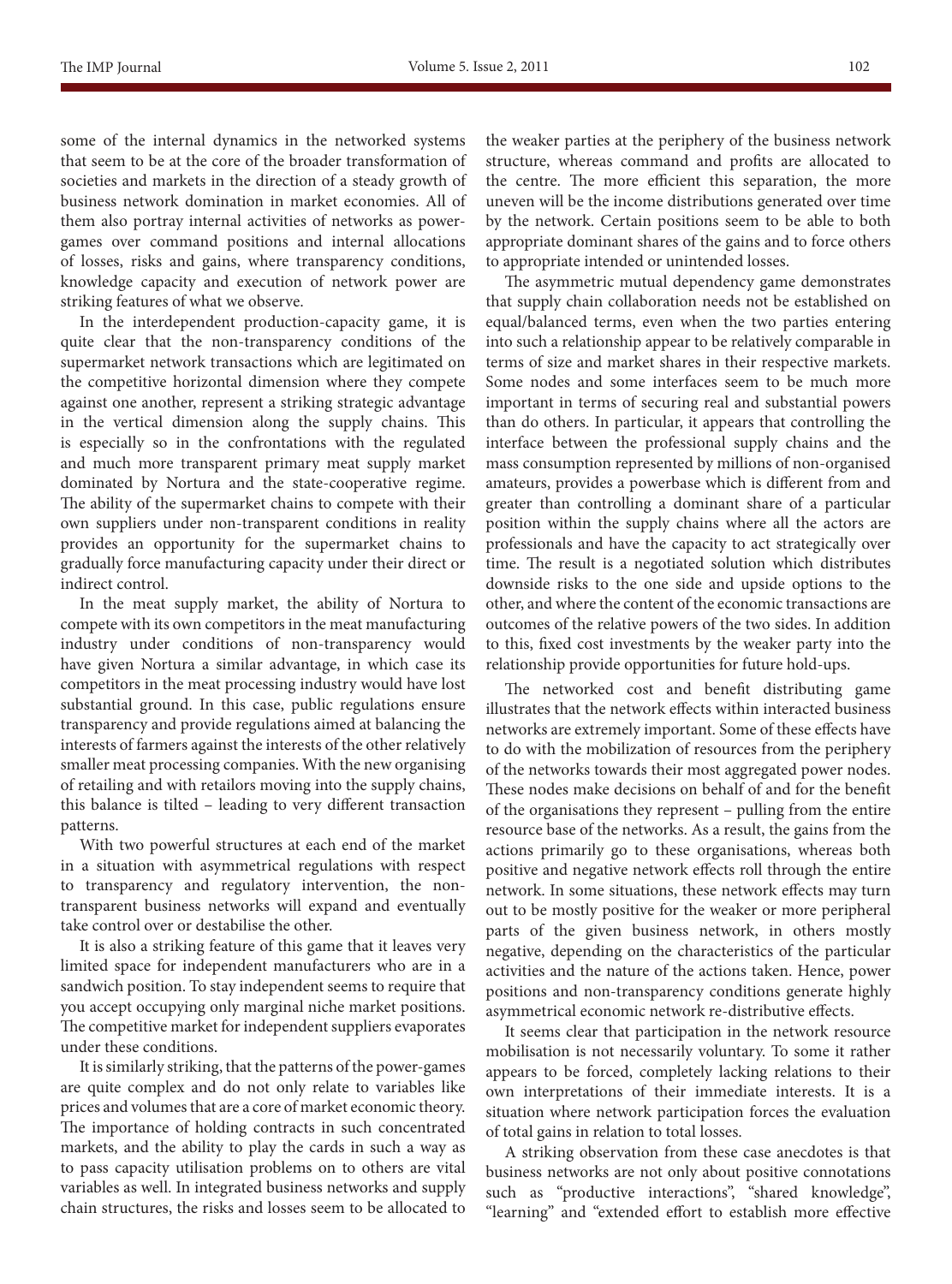and efficient economic activities," etc. It also involves a number of power issues that decide on the re-configurations of industries over time as well as on the allocations of gains, risks and losses. It seems to be quite clear that even though Nortura has a much more dominant market share in meat supply than Norgesgruppen has in the food-retail market, Norgesgruppen clearly holds the upper hand in their relationship due to its negotiating position, its financial strengths and its direct interface with the mass-consumer market. Hence, power based on network position tends to dominate the traditional market share based market power argument.

Furthermore, it is evident that these power issues are immensely important for the understanding of how interdependent business networks actually work and how they generate particular outcomes over time that we may for instance observe as expanded business network structures with tremendous capacities to act across organisational interfaces.

It is also evident from the case, that power positions in concentrated business networks may have crucial impact on the distribution of gains across the participating resources, activities and actors, and that these power-based allocations may have a significant impact on the structures that emerge within any particular industry – beyond what can reasonably be derived from economic efficiency arguments or from creative business interaction effects. In particular, "sandwich" positions in between powerful actors, are very problematic. Powers executed within as well as by business networks seem to represent an economic governance problem that extends from the traditional focus on monopolies, oligopolies etc. that for quite some time have been subjected to politicaland market regulations. The powers of business networks to concentrate economic rewards in the hands of few and their capacities to execute market power across the network structures create serious challenges to economic regulators and policy makers.

The case presented furthermore illustrates how power positions also decide on the allocation of risks and losses across the networks. The more powerful actors within the networks obviously execute their powers by means of redistributing financial risks, losses and difficult to handle market roles such as peak-load supply and excess production capacity to the weaker actors. It is also clear, that the sources of weakness and vulnerability are multiple, and that the overall exposure depends on the composition of market roles and obligations as well on the outcomes of the ongoing reconfigurations of the business networks themselves. Rapid reconfigurations of resources and activities may move actor positions quite substantially, with severe implications for the distribution of gains, risks and losses.

One of the features that represent a particularly important element of power, is the capacity of a given actor to compete directly with its own suppliers or its own customers. Asymmetrical market regulatory structure seems to substantially influence these power positions – in part by deciding what information should be openly disclosed and what information can be kept secret at the core nodes of the business information networks. Similarly the ability of some of the actors to force others to convey particular kinds of knowledge/information appears to represent an important advantage as well.

# **Concluding discussion: Knowledge, transparency and powers in business networks – and the role of economic transactions**

To conclude this discussion, I will return to the explicit ambition of this paper, which is to outline and clarify a few analytical constructs that might be useful for further investigation into "the dark side of networks". This focuses on each of the three features "power", "knowledge" and "transparency". Adding to this, I will conclude by discussing the implications of this in terms of moving economic transactions to the center of empirical investigation.

The case discussed represents a setting where the number of actors is strictly limited; hence, power as result of concentrated organisational control is present on all sides of the interactions. What is at the focus of this discussion is not the existence of market power, but rather the mechanisms and conditions associated with particular patterns of interaction between actors that have substantial, but different kinds of powers – rooted in different histories of material emergence of business activities, investments, regulations etc.

## *Power in networks; networked powers in network positions*

The kinds of power that I have discussed in this paper have to do with/are powers of particular nodes within networks, where the power is represented and executed in relation to the counterparts it interacts with. In this sense it is both positional and relational such as described by the IMP literature.

However, in order to discuss power in the context of business networks, we need to clarify what we mean by "power" and what concept of power would be appropriate for this kind of analysis. First of all, I believe power should be understood in its classical as well as its everyday meaning, that it is defined by the ability of some actor to force others to do what they would not themselves choose to do (Beethan, 1991). From business network research, we also know that power is represented by established structures, investments and all the material and systemic elements that have been put in place at substantial cost and over long periods of time. Power is somehow baked into the structures and the mechanisms they represent. Furthermore, in business network research the powers we look at should at least have some clearly identifiable economic implications, for instance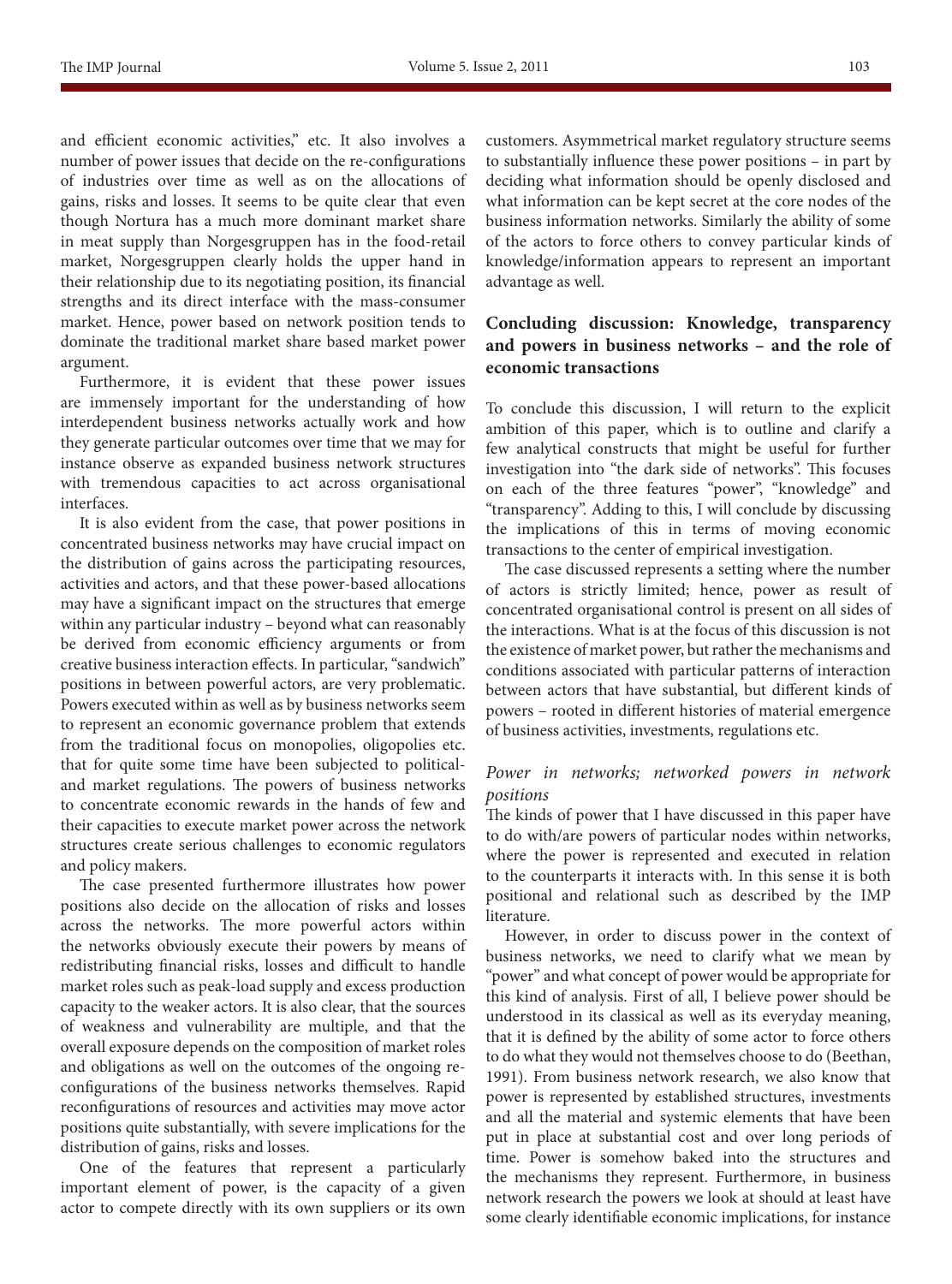in terms of distribution of profits, risks and losses.

As an analytical concept of power for studying the particular powers associated with a particular node within a network, we may apply the construct of power presented by ANT. It suggests that power analytically can be represented by a chain of power elements that are being created, mobilised and linked by those seeking to expand their activities and resources into the world (Latour, 1991). Each of these elements may add additional weight to the linked entity that represents "the power" in such a way that the various elements support the powers of the entire "power-chain". To describe the power is to describe the chained entities.

It furthermore assumes that some of the linked entities are more important than others, and that the failure of important entities may cause the entire power-chain to substantially weaken and eventually to disintegrate. Hence, there is no priori power given in and by itself, only associated entities that are being mobilised to achieve the expansions, stabilisations and persuasiveness of particular actors dominating the network node we are studying.

The advantage of this concept of power is that it is a very flexible construct, which does not associate with conceptions of power where particular powers are somehow pre-given and stable. Power is something that emerges in particular historical settings that may stabilise or dissolve depending on the actual emergence of history. The content and reality of actual power is thereby handed over to be investigated empirically. To us then, the powers associated with business networks are not pre-given in the nature of business networks, but concretely associated with the particular resources, activities and actors of which they are made in each and every instance. As such I think this is quite consistent with the underlying analytical conception of power within the IMP tradition, which however tends to be more explicit when characterising the typical patterns of power that can analytically be observed than it has been about explaining some underlying analytical characteristic of "the concept of power".

A power position is thereby represented by the position from where it is possible to mobilise the chains of powerful elements associated with a given node in a business network. This obviously includes what is typically associated with positional power, relational power, resource based power, political and regulatory powers ,etc.

# *Knowledge in networks; networked information and analytical capabilities*

When calling attention to how companies handle their knowledge in relation to extended business networks into which they are embedded, the role of information technologies can hardly be overstated. When talking about the kinds of knowledge that companies possess, search for and organise, interact with and maybe share internally as well as externally, modern information technology seems to

be even more key. It has radically enlarged the capacity to facilitate extended organising as well as the capacity to act on the basis of massive analytical capacities and capabilities. It has furthermore obviously expanded the role of economic agency far beyond its usual association with ownership control over particular judicial entities/firms.

The role of knowledge has been given substantial attention within business network research, in particular in the perspective that it is a major constituent of what a business network really is and how it works. Everywhere where heterogeneous resources, activities and actors interact, knowledge is a necessary ingredient for generating economic results, for holding the networks together and for improving, changing or otherwise managing within the networked context. It is contained in the very essence and meaning of the term "relationship", as a relationship without knowledge, would obviously be irrelevant in whatever economic context we might think of.

What stands out as particularly important on the background of the case presented in this paper is the way access to information is organised, controlled and distributed, and secondly, how access to volumes of relevant data across the network is channelled into nodes which represent substantial analytical capacities and capabilities. The ability of the supermarket chains to demand access to data from their suppliers, and their capacity to analyse these datasets across multiple supply channels, give them a knowledge capacity advantage within the overall supply chain network, as the reverse flow of data is a lot more constrained. The vital engines of knowledge capacity generation that appear to have substantial impact at the overall level of analysis can be represented as the interaction of particular flows of data into particular nodes of analytical capacity. What these flows are and what these nodes contain can be empirically investigated, provided the researcher gets access.

## *Transparency in networks; networked transparency and external visibility*

When addressing the transparency issue there are at least two different notions that should be kept apart. One is transparency within the network as observed by the actors within the network itself. This we may call relational transparency. The other concerns the ability of anyone with an interest in the matter to observe what is going on. This we may call external transparency or visibility.

From the case presented, we may suggest that external transparency to a significant extend depends on explicit market regulations that are there to ensure disclosure of important information. "The more regulated, the more transparent, and the more competitive the less transparent" - might be suggested as a working hypothesis. However, researchers as well as government institutions and private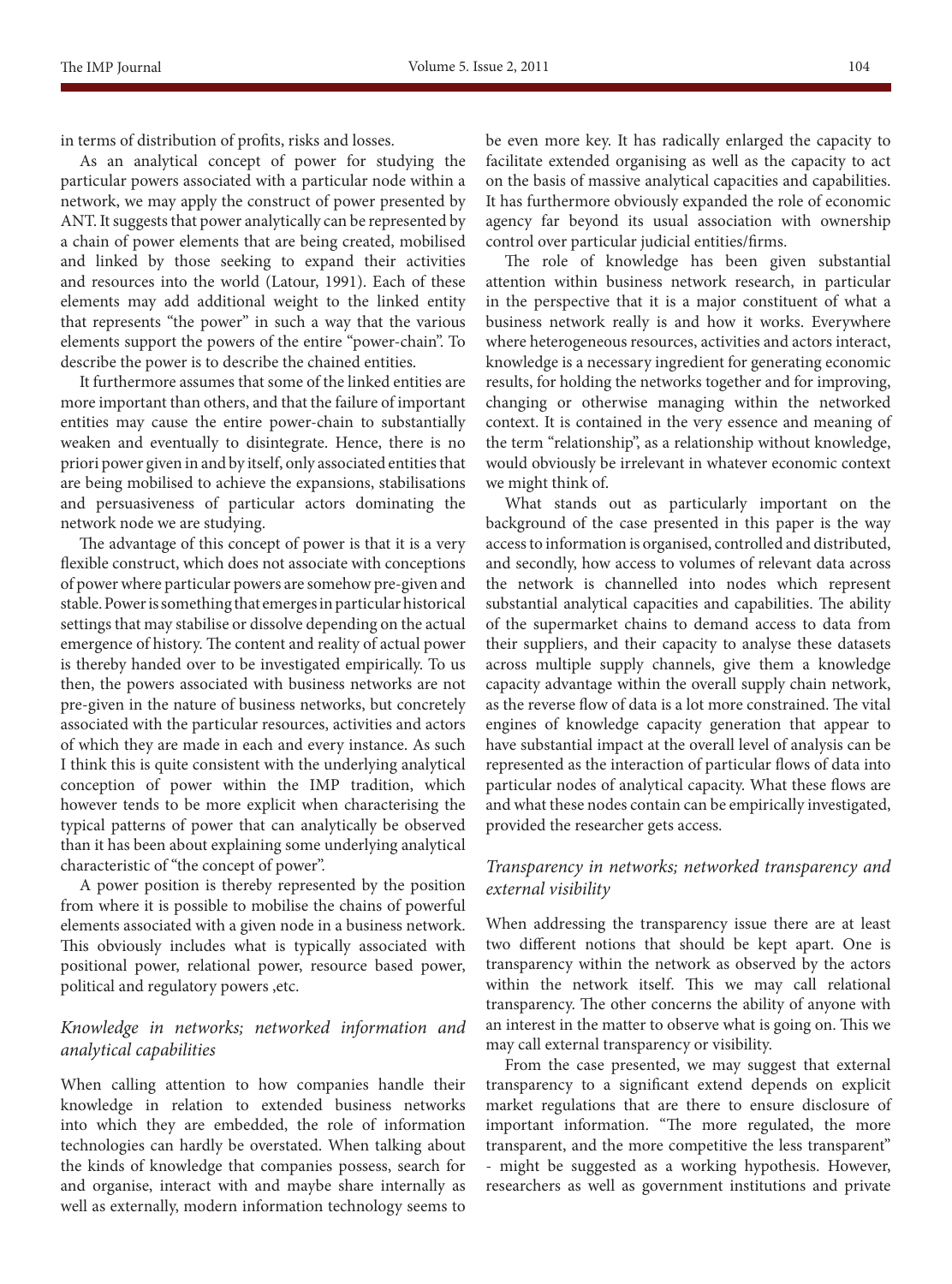consultancy and information service firms investigate, collect data and present such information for free or for a fee. Hence, external transparency varies with externally published data.

Relational transparency on the other hand, is different. This is something that goes on within a relationship where both power relations and knowledge (as I have defined it here) appear to be vital. Relational transparency may be seen as both an aspect of power and as a condition for it. The same goes for knowledge capacity. Because of the complexity and lack of real overview of what is relevant information to know about the other, what matters seems to be the structure of information exchange that results from negotiated agreements, the implementation of particular software based information systems and the inclusion of these data sets into the "knowledge engines" at each side of the relationship. The structure of this, essentially decides the distribution of relational transparency. Hence, the more powerful side will tend to develop its powers through forced access to information flows illuminating the activities of others throughout the network, whereas the less powerful will end up with limited access to information in the opposite direction. To rebalance the relationship, the less informed will have to move much more decisively and with focus in order to expand its "knowledge engine" into those areas that are really important to it. Hence, relational transparency could be investigated by focusing on the information gathering and knowledge developing strategies of the actors at different sides of a given relationship.

# *Transactions in networks; transaction content and redistribution of economic effects*

When studying what business networks actually do to our economies the focus is moved from the internal features to the aggregated internal as well as external effects at a more meso- or macro-oriented level of analysis, which should be rooted in an appropriate micro-economic approach. As we are economists, the focus of attention should be kept on the economic effects, which also include economic governance and economic policy effects and implications. One possible way to address this is to start with a focus on internal economic transactions.

Transactions in the form of payments for goods and services are the media for many of the distribution effects that aggregate into the kinds of broader implications of the networked economy. Economic distribution effects across actors that have to do with the distribution of knowledge, transparency and power characteristics, involve economic transactions. This implies that power-, transparency- and knowledge effects must be "contained" in the particular transactions within networks. In other words, in addition to the "normal price" of a goods or a service, the associated economic transactions are expected to contain additional economic elements that result from what, as a point of departure, has been associated with "the dark side of network" effects. By focusing on patterns of transaction and the content of transactions, more of "these dark sides of networks" could possibly be revealed to us as well as better explanations about what mechanisms are involved and what their consequences are likely to be over time.

However, a "pattern of transactions" is nonetheless not a clearly defined thing , that we can easily observe and analyse. It cannot be reduced to a summary of individual economic transactions, because what we need to address is both the major qualitative dimensions of the transactions over time and across interrelated resources, activities and actors. It is a kind of structural pattern where the challenge is to obtain information about it over time – to both analyse its structures and its dynamics. This is not easy, and the accounts that are presented here are obviously only "snapshots". More work will obviously have to be conducted to improve both the clarity and the usefulness of a research approach aimed at investigating these economic patterns.

#### **References**

- Anderson, H., V. Havila, P. Andersen and A. Halinen, 1998: Position and Role – Conceptualizing Dynamics in Business Networks. *Scandinavian Journal of Management*, 14(3), pp 167-186
- Beethan, D, 1991: *The Legitimation of Power,* London, Macmillan
- Brennan, D.R, P.W. Turbull and D.T. Wilson, 2003: Dyadic Adaptation in Business-to-Business Markets, E*uropean Journal of Marketing,* 37(11/12), pp 1636-1666
- Busch, L, 2007: Performing the Economy, Performing Science: From Neoclassical to Supply Chain Models in the Agrifood Sector. *Economy and Society,* 36 (3), 439-468
- Bångens, L. and L. Araujo, 2002: The Structures and Processes of Learning: A Case Study, *Journal of Business Research,*  55(7), pp 571-581
- Castells, M., 1996: *The Rice of the Networked Society.* Oxford: Blackwell
- Gadde, L. E. and L. G. Mattsson, 1987 : Stability and Change in Network Relationship, *International Journal of Research in Marketing;* Vol.4; pp.29-41.
- Håkansson, H. (ed), 1982: *International Marketing and Purchasing of Industrial Goods: An Interaction Approach.*  Chichester: John Wiley and Sons.
- Håkansson, H., 2006: Business Relationships and Networks: Consequences for Economic Policy. *Antitrust Bulletin,*  51(1), 143-163
- Håkansson, H. and I. Snehota, 2006: No business is an island: The network concept of business strategy. *Scandinavian Journal of Management:* Classics and Bridges to the Future, 22(3), pp 256-270